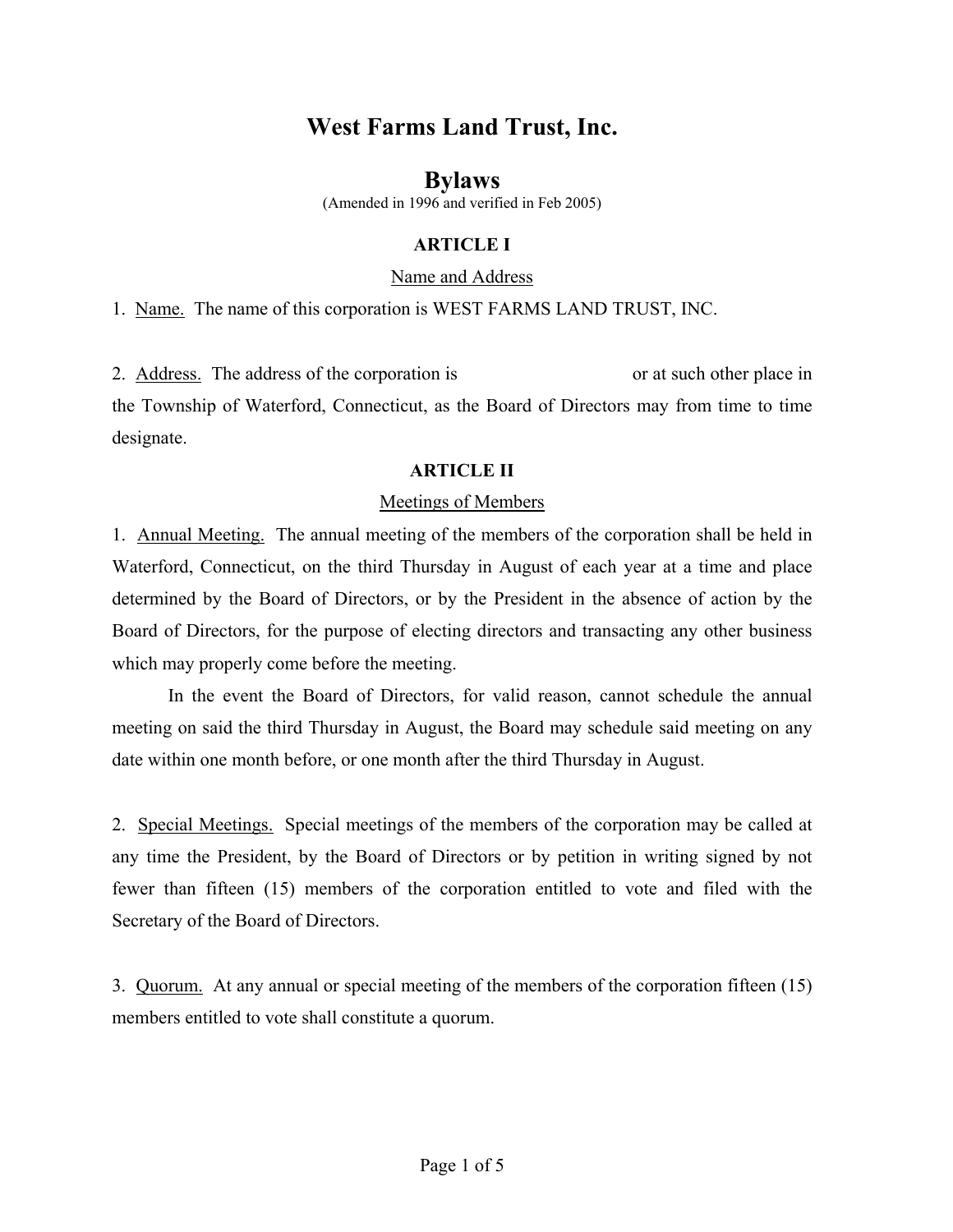4. Notice. Not fewer than ten (10) days prior to each annual or special meeting notice shall be mailed to all members setting forth the time, date and place of such meeting and indicating the business to be transacted.

5. Proxy. There shall be no vote by proxy.

#### **ARTICLE III**

#### **Directors**

1. General Powers. The property, affairs and activities of the corporation shall be managed by a Board of Directors consisting of not fewer than nine (9) nor more than fifteen (15) persons, as may be determined from time to time by the members. The Board of Directors may and shall exercise all the powers of the corporation except those expressly conferred upon or reserved to the members by law, by the Articles of Association or by the By-Laws of the corporation.

2. A Board of Directors shall be elected at the first meeting of the members of the corporation. Four (4) directors shall be elected to serve for one (1) year; four (4) directors shall be elected to serve for two (2) years; three (3) directors shall be elected to serve for three (3) years and four (4) directors shall be elected to serve for four (4) years. At each annual meeting thereafter, directors shall be elected to replace those whose terms expire as of that meeting. A director shall serve for four (4) years until his successor is elected and qualified. All directors shall be regular members of the corporation and the term of any director shall immediately terminate if he ceases to be a regular member of the corporation.

3. Vacancies. In case of a vacancy on the Board of Directors for whatever cause, the remaining directors may elect a successor for the remainder of the vacant term by majority vote.

4. Meetings. The Board of Directors shall meet at least monthly at a regularly scheduled time and place. To facilitate attendance, the Secretary must notify all directors of any schedule change at least seven (7) days before the rescheduled meeting. In addition, the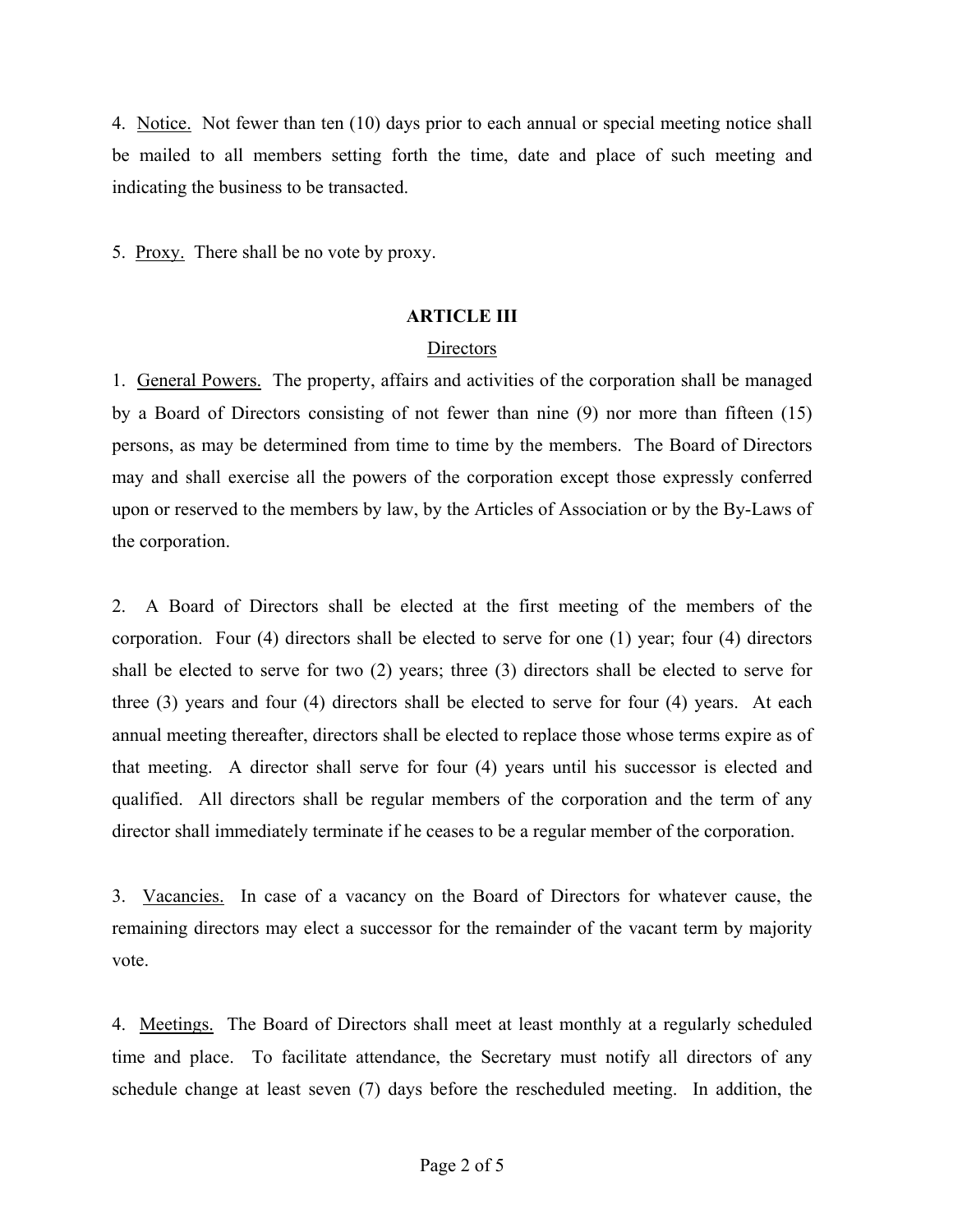Board of Directors may have special meetings upon call of the President or by written request filed with the Secretary by at least two (2) directors. The Secretary shall give reasonable notice to each director of the time, place and date for such meetings. There shall be no vote by proxy for either regularly scheduled or special meetings.

5. Quorum. At any regular or special meeting of the Board of Directors, six (6) directors shall constitute a quorum.

6. Attendance. The most basic responsibility of serving on the Board of Directors is to attend its meetings. Directors should attend nearly all meetings of the full board and of the committees to which they are appointed. If a director misses three (3) consecutive meetings or twenty five (25) percent of the meetings in a twelve (12) month period, the Board of Directors should consider a resolution to remove the director from the board.

#### **ARTICLE IV**

#### Officers and Committees

1. Election and Appointment. The officers of the corporation shall be a President, a Vice President, a Secretary and a Treasurer, all of whom shall be a regular member of the corporation. The President and the Vice President shall be members of the Board of Directors. Officers shall be elected by the directors as soon as convenient after each annual meeting of the corporation. Each officer shall serve until the next annual meeting and until his successor is elected and qualified. In addition, the Board of Directors may appoint from time to time such Assistant Secretaries and Assistant Treasurers as in its judgment may be necessary, to serve until the next annual meeting.

2. Committees. The Board of Directors may and shall appoint such committees of members as in its judgment may be necessary to expedite the work of the directors or to implement the purposes of the corporation.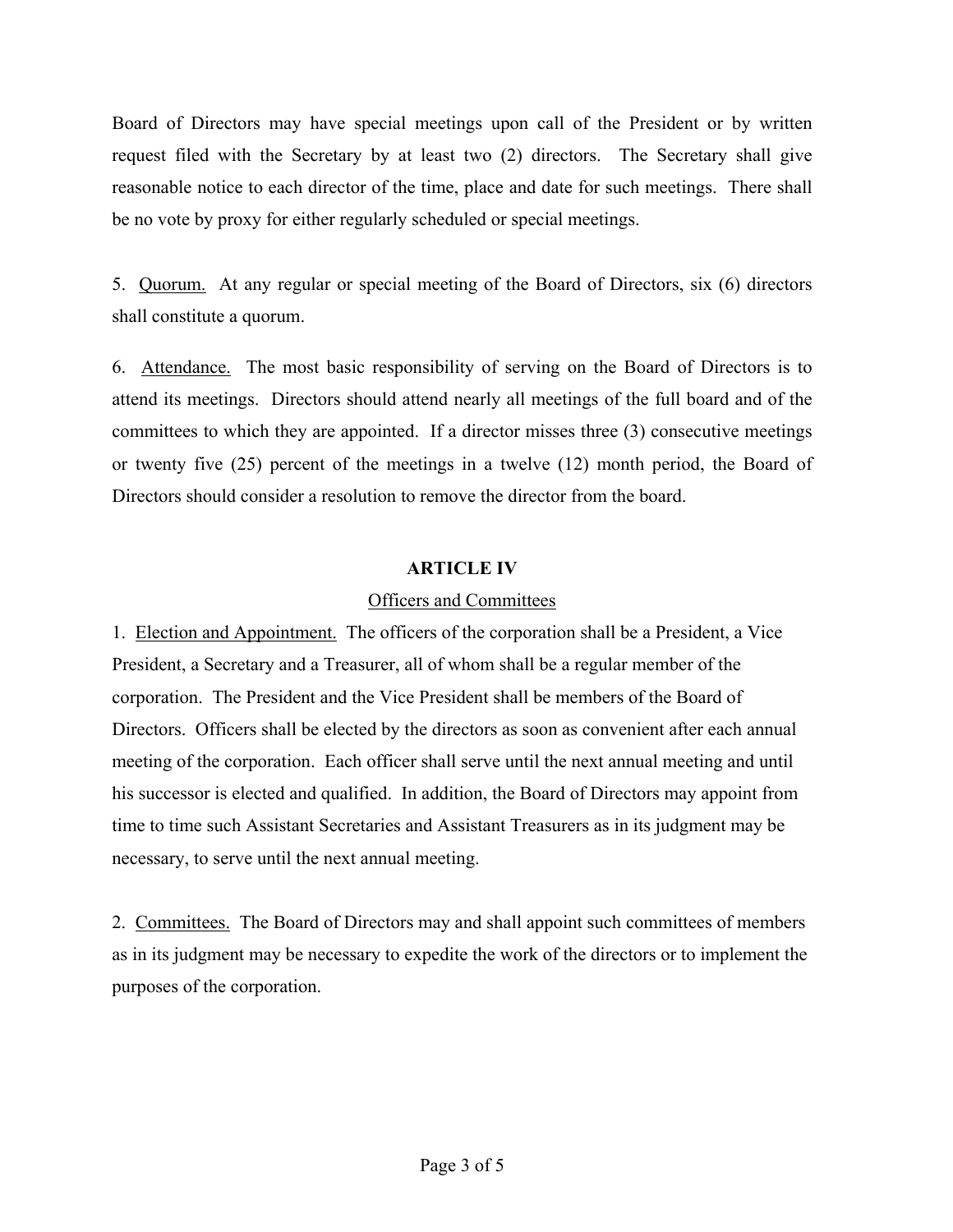3. Powers and Duties. The various officers shall have such powers and duties as customarily appertain or are incident to their respective offices and, in addition, such powers and duties as the directors may confer or designate.

4. Vacancies. In case of any vacancy among the officers for whatever cause, the directors may elect a successor to hold office until the next annual meeting.

### **ARTICLE V**

### Advisory Council

1. Election. An Advisory Council consisting of the number of members the directors shall from time to time designate may be elected by the Board of Directors when in its judgment such a council can assist in implementing the purposes of the corporation.

2. Function. The function of the Advisory Council shall be only to consult with, advise, and recommend action and policy to the directors in matters affecting the corporation. The directors shall not be required to act in accordance with such advice or recommendations.

3. Membership. Candidates for election as advisors need not be members of the corporation. Advisors shall serve no limited terms but membership of the Advisory Council shall be reviewed at least once a year by the directors when advisors may be invited to continue to serve and/or other candidates may be elected.

# **ARTICLE VI**

# Fiscal Year

The fiscal year of the corporation shall end on June thirtieth of each year.